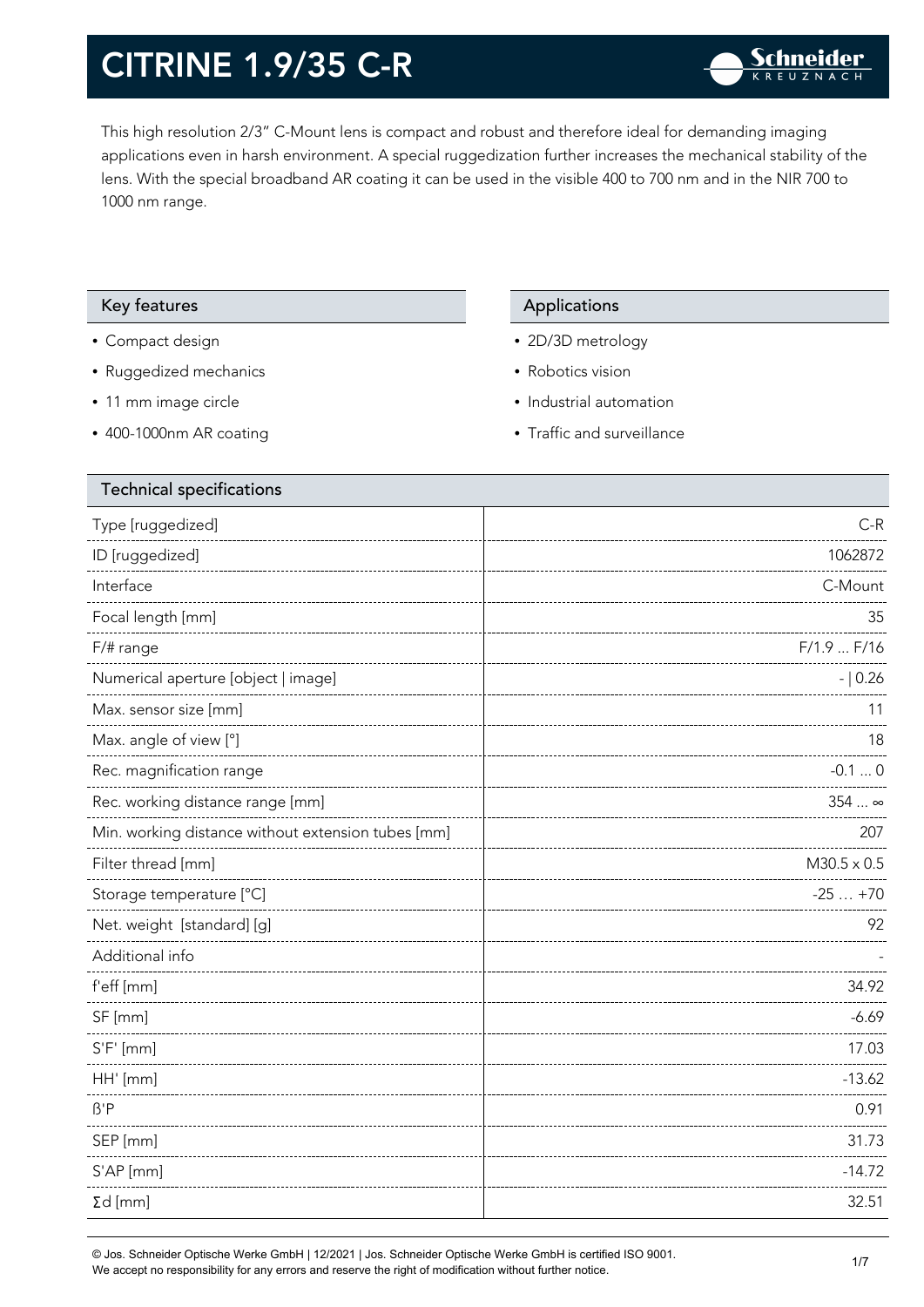

### MTF charts

| Spectrum name    |     |     |        |        |     |     |
|------------------|-----|-----|--------|--------|-----|-----|
| Wavelengths [nm] | 425 | 475 | 525    | 575    | 625 | 675 |
| Rel. weights [%] |     | 6   | $\sim$ | $\sim$ | 1 C |     |



- 20 LP/mm, radial 40 LP/mm, radial 80 LP/mm, radial --- 20 LP/mm, tangential --- 40 LP/mm, tangential --- 80 LP/mm, tangential

© Jos. Schneider Optische Werke GmbH | 12/2021 | Jos. Schneider Optische Werke GmbH is certified ISO 9001. We accept no responsibility for any errors and reserve the right of modification without further notice.<br>We accept no responsibility for any errors and reserve the right of modification without further notice.

 $2.2$ 

3.3

 $4.4$ 

5.5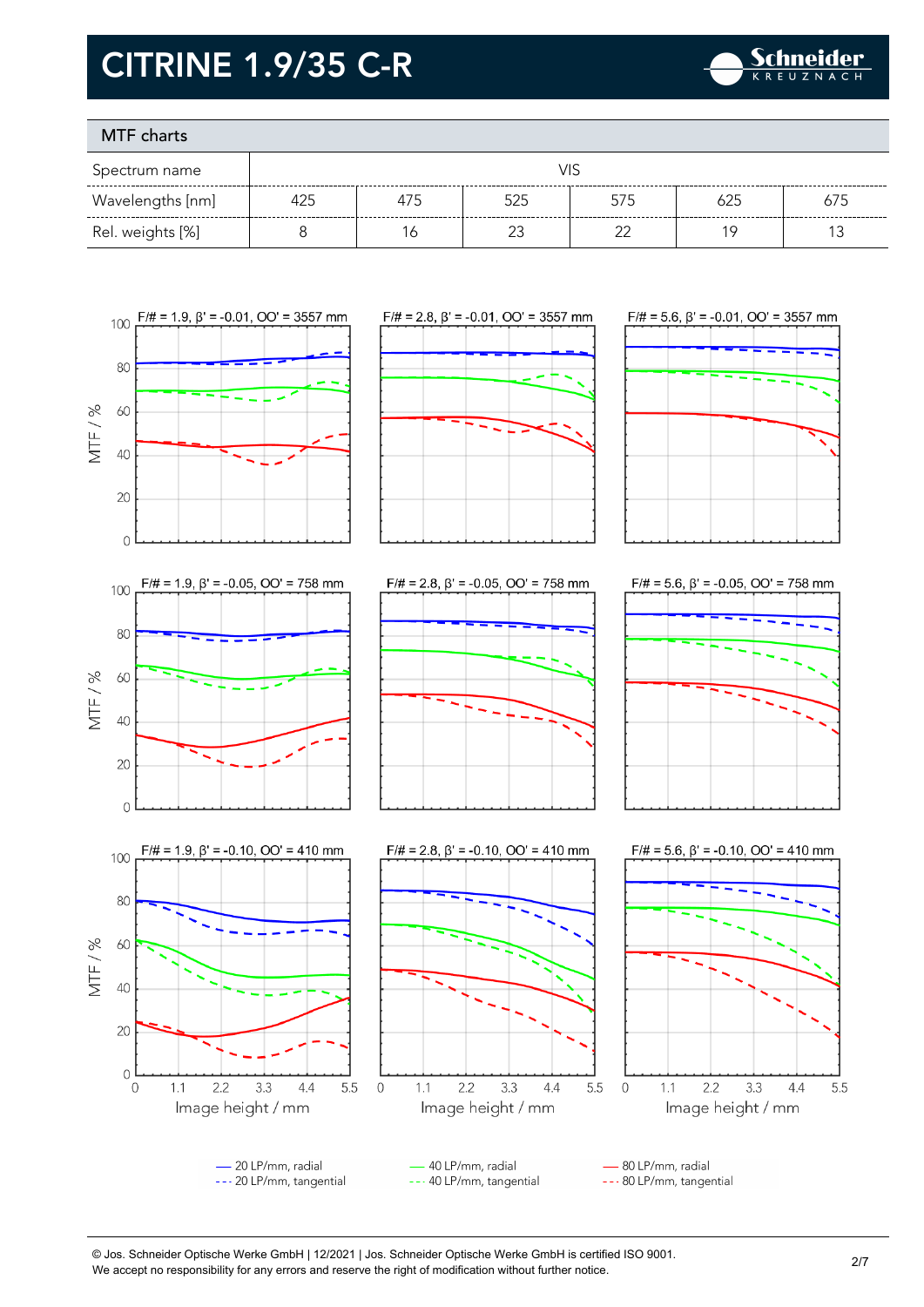

#### Rel. illumination vs. image height



| - -                      | $F/\# = 1.9, \ \ \beta = -0.01$         |  |
|--------------------------|-----------------------------------------|--|
| - -                      | $F/\ddot{}=2.8,~\beta = -0.01$          |  |
| $ -$                     | $F/\ddot{=} = 5.6, \ \beta = -0.01$     |  |
| $\overline{\phantom{0}}$ | $F/\ddot{\pi} = 1.9, \ \beta = -0.05$   |  |
| —                        | $F/\ddot{\pi} = 2.8, \ \beta = -0.05$   |  |
| $\overline{\phantom{0}}$ | $F/\ddot{\pi} = 5.6, \ \ \beta = -0.05$ |  |
|                          | $F/\# = 1.9, \ \beta = -0.10$           |  |
|                          | $F/\ddot{=} = 2.8, \ \ \beta = -0.10$   |  |
|                          | $F/\ddot{=} = 5.6, \ \beta = -0.10$     |  |

#### Distortion vs. image height



#### Transmittance vs. wavelength



© Jos. Schneider Optische Werke GmbH | 12/2021 | Jos. Schneider Optische Werke GmbH is certified ISO 9001. We accept no responsibility for any errors and reserve the right of modification without further notice.<br>We accept no responsibility for any errors and reserve the right of modification without further notice.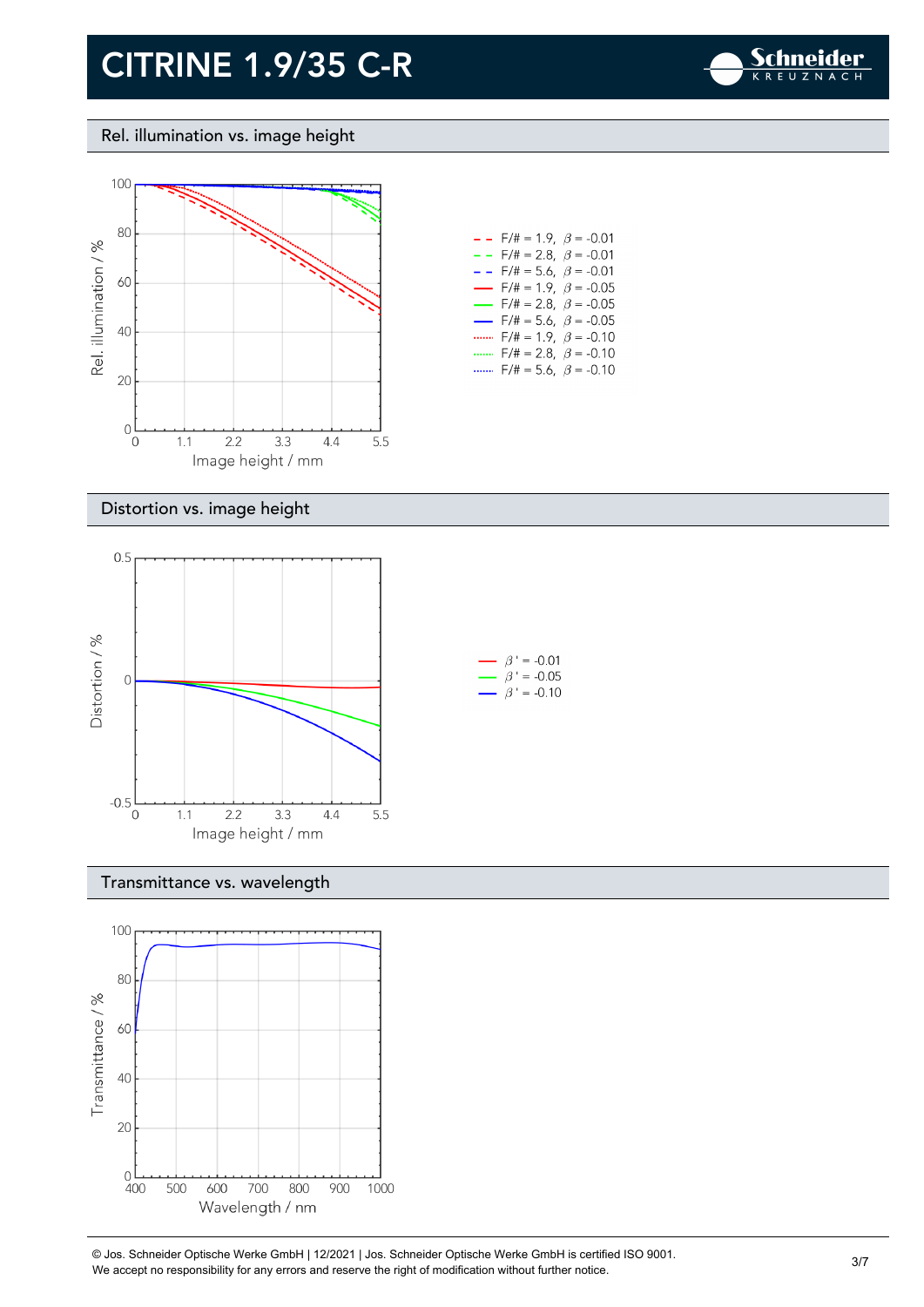

### Technical drawings

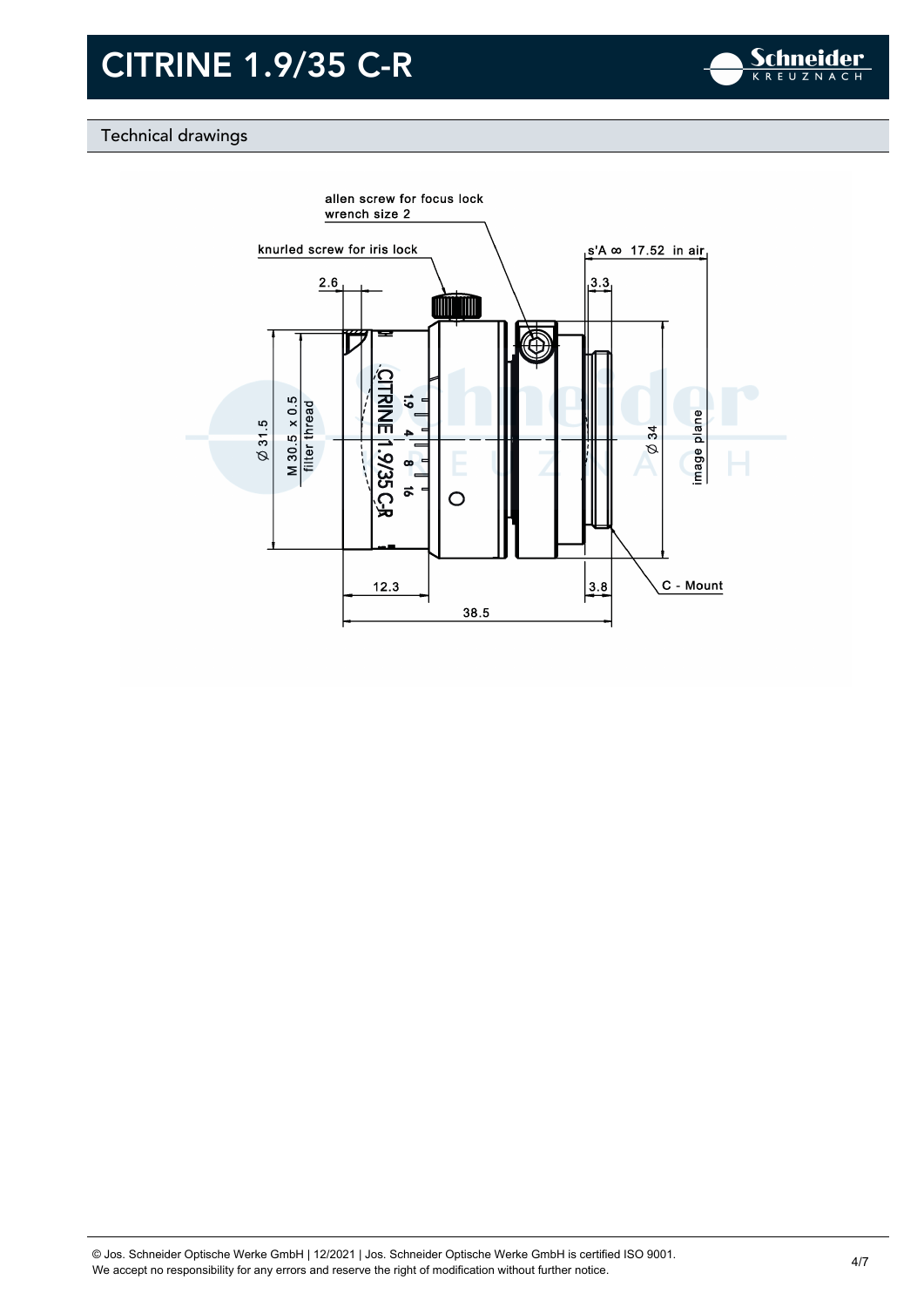

| Accessories    | Mount                       | Eff. length      |         |
|----------------|-----------------------------|------------------|---------|
| Adapter        | CS-Mount                    | $5 \text{ mm}$   | 25081   |
|                | $C$ -Mount / M42 $\times$ 1 | $5.5 \text{ mm}$ | 1075817 |
| Extension tube | C-Mount / C-Mount           | $5 \text{ mm}$   | 39316   |
|                | C-Mount / C-Mount           | $8 \text{ mm}$   | 39315   |
|                | C-Mount / C-Mount           | $10 \text{ mm}$  | 39312   |